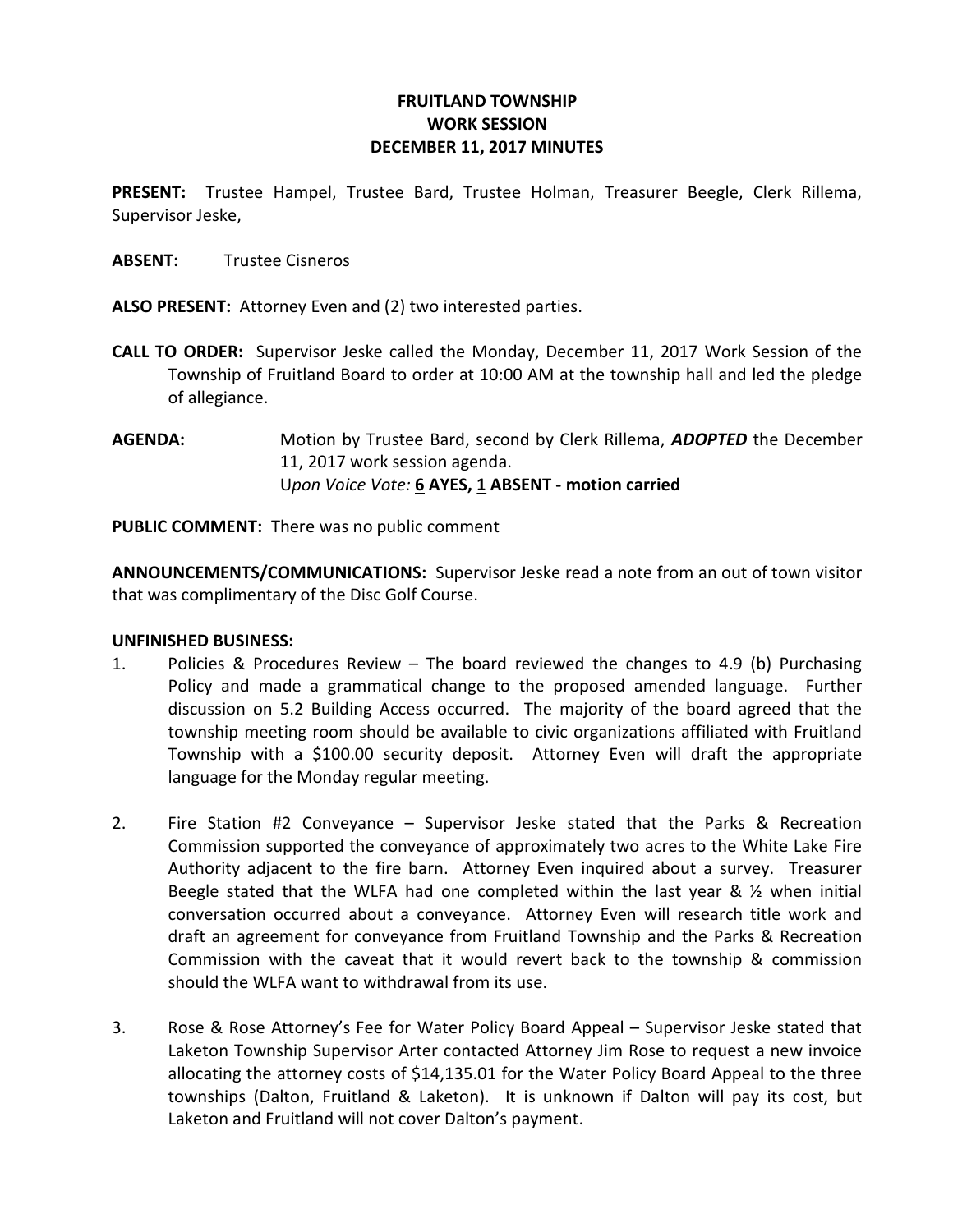# FRUITLAND TOWNSHIP DECEMBER 11, 2017 WORK SESSION MINUTES

- 4. Review Bids for Well at Fire Station #2 Two of three bids were received for both the repair and replacement of the well at Fire Station #2. Supervisor Jeske stated that the third bid from Hecksel's is expected today. Discussion amongst the board agreed that the well repair should be completed and paid by the township before conveyance of Fire Station #2 and neighboring property. Treasurer Beegle will contact Meyer Well Drilling which is currently the low bid to verify information before Monday's regular meeting.
- 5. Revised Quote for Belfast Road Water Retainage Issues Only Supervisor Jeske received an updated quote for repair to Belfast Road from the MCRC in the amount of \$32,560.00 of which the MCRC would participate 25% so the township would be responsible for \$24,420.00. Supervisor Jeske stated that a meeting with the MCRC is scheduled for this Thursday to discuss 2018 road projects. The Belfast Road repairs will be discussed during the 2018-19 budget talks.

# NEW BUSINESS:

- 1. Payroll Service Clerk Rillema stated that she received a quote from Benepay Technologies for payroll services at a much lower cost than we are receiving from Paychex. The board supported the Clerk to make the switch due to payroll being her responsibility. Attorney Even suggest Clerk Rillema contact Paychex to inquire if there is a withdrawal waiting period before Monday's regular meeting.
- 2. Resolution to Waive Interest and Penalty for Unfiled Property Transfer Affidavit Supervisor Jeske stated that Assessor Bowen is requesting this resolution be adopted to alleviate having to collect late fees. The board is in agreement.
- 3. Resolution to amend Appendix A of the County Regional Water System Supervisor Jeske stated that the Northside Water Policy board voted to amend Appendix A to the Uniform Water Rate Ordinance to include under the "User Charge Units", a Veteran/Memorial Post as an occupation or use at a rate of 0.5 unit per 1,000 square feet. All local units within the Muskegon County Regional Water System Policy Board must take appropriate action to adopt these amendments. A motion will be prepared for the Monday regular meeting for approval of Resolution 2017-17.
- 4. Property Purchase Inquiry Lakewood Addition No. 13 Parcel #61-06-413-002-0005-00 Supervisor Jeske received interest from adjacent property owner Greg Truex for the purchase of parcel #61-06-413-022-0005-00. The same process as the recent selling of property on Nestrom Road will need to take place. Clerk Rillema will prepare a resolution for Monday's regular meeting authorizing the Township to sell the property.
- 5. Purchase Inquiry of 16 gravesites Clerk Rillema stated that the Johnson family has withdrawn their request for an additional eight gravesites after purchasing eight. No action is required by the township board.

BOARD COMMENTS/DISCUSSION: Treasurer Beegle reported that 2017 winter tax bills have been mailed and payments are being received. Supervisor Jeske stated that she emailed Ordinance Enforcer Holtz about progress at 3980 McMillan but has not received an update. Trustee Holman